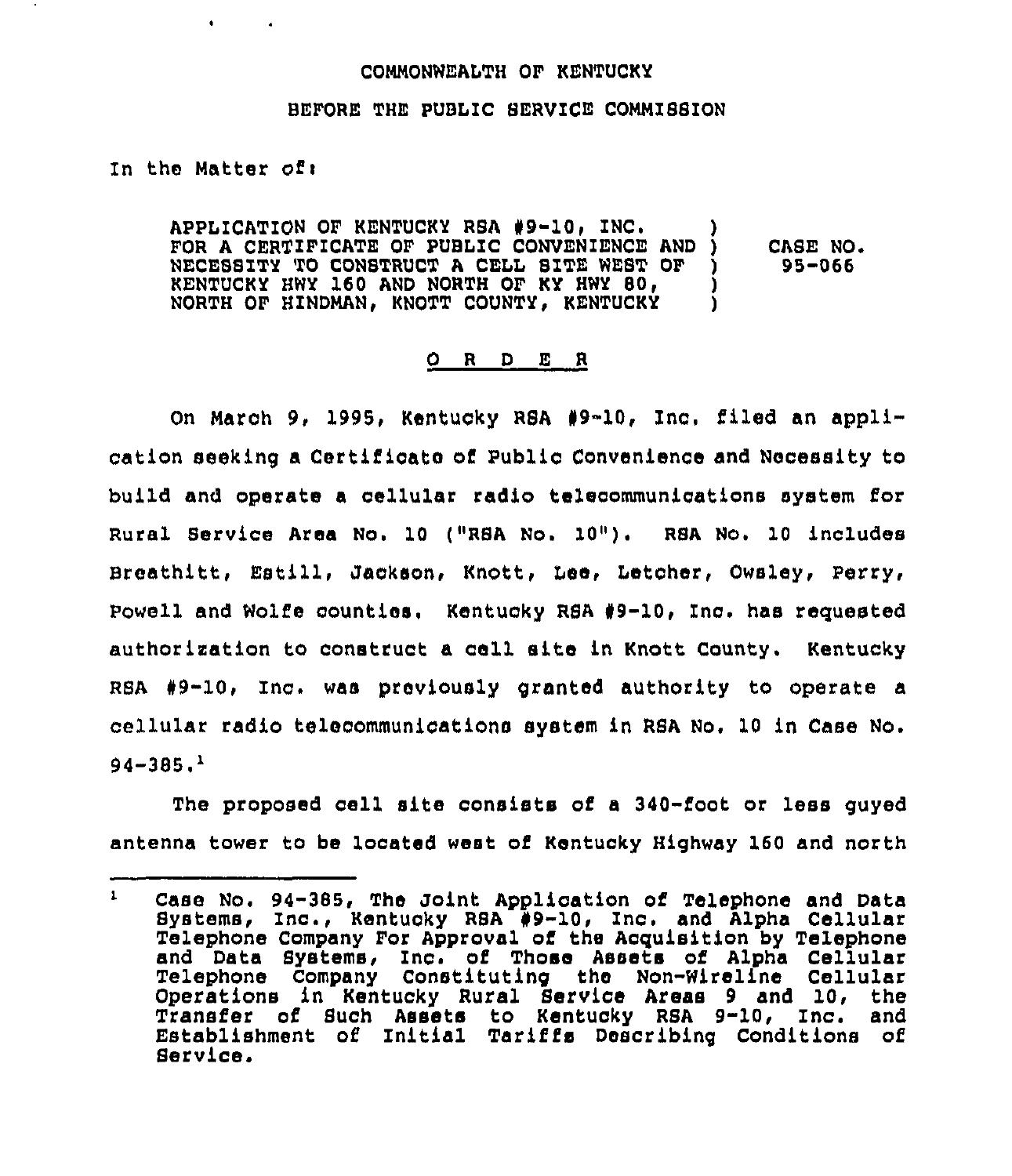of Kentucky Highway 80, north of Hindman, Knott County, Kentucky ("the Hindman cell site"). The coordinates for the Hindman cell site are North Latitude 37° 22' 08" by West Longitude 83° 00' 12".

 $\mathbf{v} = \mathbf{v} \times \mathbf{v}$  .

Kentucky RSA #3, Inc. has provided information regarding the structure of the tower, safety measures, and antenna design criteria for the Hindman cell site, Baaed upon the application, the design of the tower and foundation appears to meet the criteria of the Building Officials and Code Administrators International, Inc. National Building Code with reference to earthquakes, winds, and tornadoes.

Pursuant to KRS 100.324(1), the Hindman cell site's construction is exempt from local zoning ordinances; however, Kentucky RSA #9-10 notified the Knott County Judge-Executive. Kentucky RSA 49-10, Inc. has filed applications with the Federal Aviation Administration ("FAA"), and the Kentucky Airport Zoning Commission ("KAZC") seeking approval for the construction and operation of the Hindman cell site. Both applications are still pending.

Kentucky RSA 89-10, Inc. has filed notices verifying that each person who owns property or who resides within 500 feet of the Hindman cell site has been notified of the pending construction. The notice solicited any comments and informed the property owners or residents of their right to intervene. To date, no intervention requests have been received.

Pursuant to KRS 278.280, the Commission is required to determine proper practices to be observed when it finds, upon

 $-2-$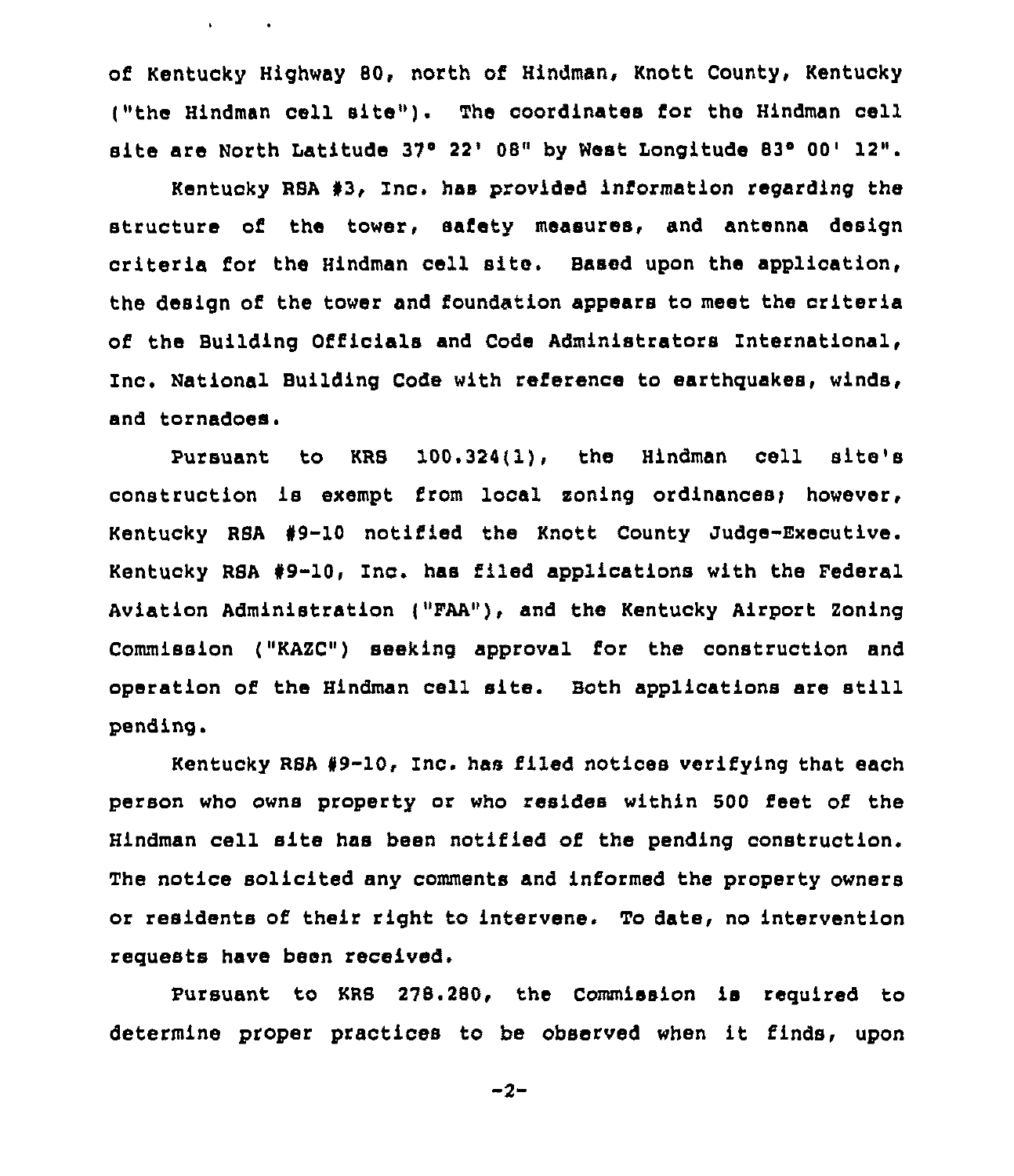complaint or on its own motion, that the facilities of any utility subject to its jurisdiction are unreasonable, unsafe, improper, or insufficient. To assist the Commission in its efforts to comply with this mandate, Kentucky RSA 49-10, Inc. should notify the Commission if it does not use this antenna tower to provide cellular radio telecommunications services in the manner set out in its application and this Order. Upon receipt of such notice, the Commission may, on its own motion, institute proceedings to consider the proper practices, including removal of the unused antenna tower, which should be observed by Kentucky RSA 49-10, Inc.

The Commission, having considered the evidence of record and being otherwise sufficiently advised, finds that Kentucky RSA #9-10< Inc. should be granted a Certificate of Public Convenience and Necessity to construct and operate the Hindman cell site in RBA No. <sup>10</sup> under its previously approved tariff.

IT IS THEREFORE ORDERED thati

 $\bullet$  . The second second  $\bullet$ 

1. Kentucky RSA #9-10, Inc. be and it hereby is granted a Certificate of Public Convenience and Necessity to construct and operate the Hindman cell site.

2. Kentucky RSA \$9-10, Inc. shall file <sup>a</sup> copy of the final decisions regarding the pending FAA and KAZC applications for this cell site construction within 10 days of receiving these decisions.

3. Kentucky RSA 49-10, Inc. shall immediately notify the Commission in writing, if, after the antenna tower is built and utility service is commenced, the tower is not used for a period of 3 months in the manner authorized by this Order.

 $-3-$